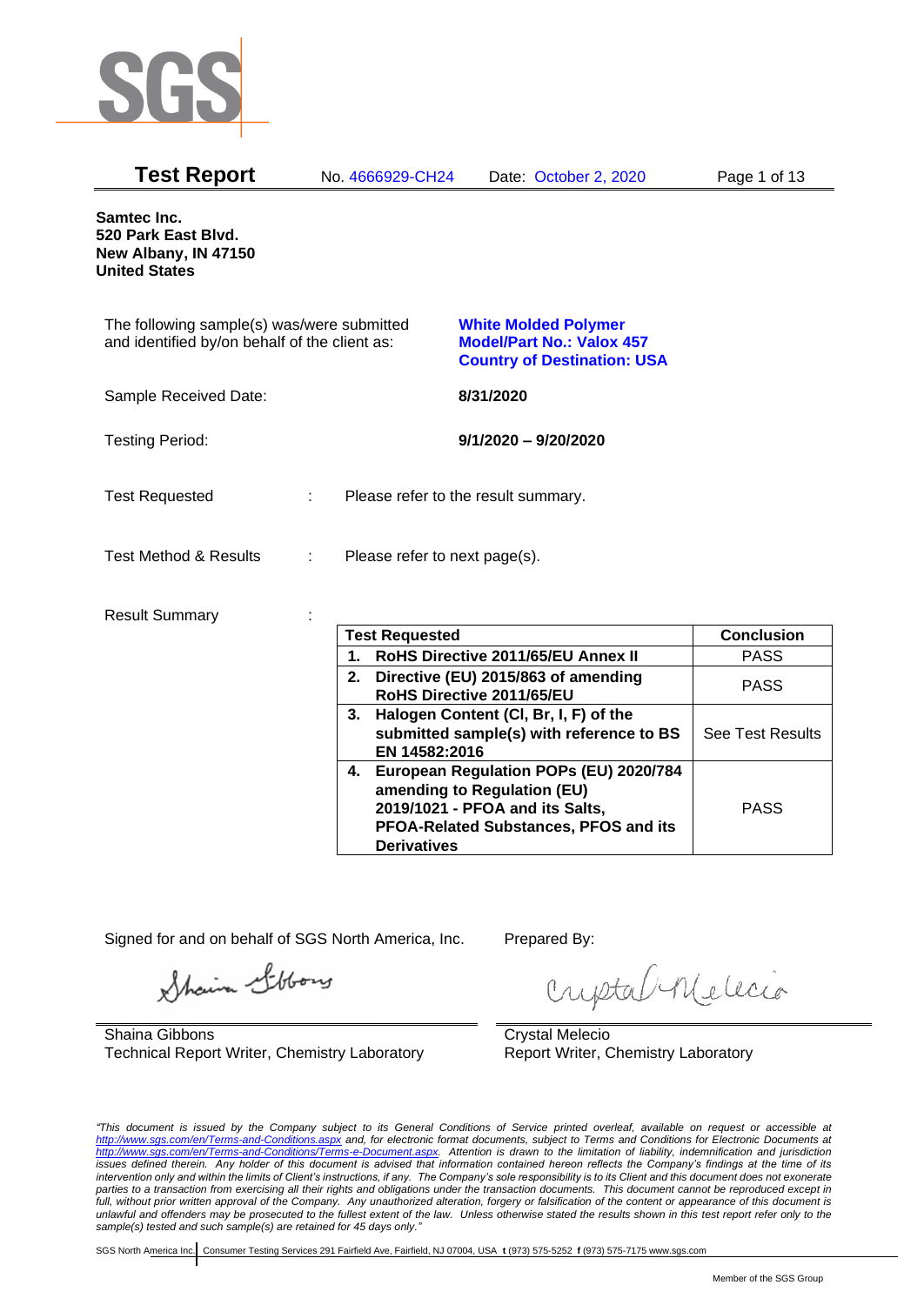

# **Test Report** No. 4666929-CH24 Date: October 2, 2020 Page 2 of 13

### **1. RoHS Directive 2011/65/EU Annex II**

| Test Item(s):              | <b>Unit</b> | <b>Test Method</b>                                                                            | <b>Results</b>  | <b>MDL</b>     | Limit                    |
|----------------------------|-------------|-----------------------------------------------------------------------------------------------|-----------------|----------------|--------------------------|
|                            |             |                                                                                               | 1               |                |                          |
| Cadmium (Cd)               | mg/kg       | With reference to IEC 62321-<br>5:2013                                                        | <b>ND</b>       | $\overline{2}$ | 100                      |
| Lead (Pb)                  | mg/kg       | (Determination of Cd and Pb<br>by ICP-OES and /or ICP-MS)                                     | <b>ND</b>       | $\overline{2}$ | 1000                     |
| Mercury (Hg)               | mg/kg       | With reference to IEC 62321-<br>4:2013<br>(Determination of Hg by ICP-<br>OES and/ or ICP-MS) | <b>ND</b>       | $\overline{2}$ | 1000                     |
| Hexavalent Chromium (CrVI) | mg/kg       | With reference to IEC 62321-<br>7-2:2017 (Determination of<br>CrVI by UV-Vis)                 | ND <sup>*</sup> | 8              | 1000                     |
| <b>Sum of PBBs</b>         | mg/kg       |                                                                                               | <b>ND</b>       | $\blacksquare$ | 1000                     |
| Monobromobiphenyl          | mg/kg       |                                                                                               | <b>ND</b>       | 5              |                          |
| Dibromobiphenyl            | mg/kg       |                                                                                               | <b>ND</b>       | 5              |                          |
| Tribromobiphenyl           | mg/kg       |                                                                                               | <b>ND</b>       | 5              | $\overline{a}$           |
| Tetrabromobiphenyl         | mg/kg       |                                                                                               | <b>ND</b>       | 5              |                          |
| Pentabromobiphenyl         | mg/kg       |                                                                                               | <b>ND</b>       | 5              |                          |
| Hexabromobiphenyl          | mg/kg       |                                                                                               | <b>ND</b>       | 5              |                          |
| Heptabromobiphenyl         | mg/kg       |                                                                                               | <b>ND</b>       | 5              | $\overline{\phantom{a}}$ |
| Octabromobiphenyl          | mg/kg       |                                                                                               | <b>ND</b>       | 5              | $\overline{\phantom{0}}$ |
| Nonabromobiphenyl          | mg/kg       | With reference to IEC 62321-                                                                  | <b>ND</b>       | 5              |                          |
| Decabromobiphenyl          | mg/kg       | 6:2015                                                                                        | <b>ND</b>       | 5              |                          |
| <b>Sum of PBDEs</b>        | mg/kg       | (Determination of PBB and                                                                     | <b>ND</b>       | ä,             | 1000                     |
| Monobromodiphenyl ether    | mg/kg       | PBDE by GC-MS)                                                                                | <b>ND</b>       | 5              |                          |
| Dibromodiphenyl ether      | mg/kg       |                                                                                               | <b>ND</b>       | 5              | -                        |
| Tribromodiphenyl ether     | mg/kg       |                                                                                               | <b>ND</b>       | 5              | $\overline{\phantom{a}}$ |
| Tetrabromodiphenyl ether   | mg/kg       |                                                                                               | <b>ND</b>       | 5              | $\overline{a}$           |
| Pentabromodiphenyl ether   | mg/kg       |                                                                                               | <b>ND</b>       | 5              |                          |
| Hexabromodiphenyl ether    | mg/kg       |                                                                                               | <b>ND</b>       | 5              |                          |
| Heptabromodiphenyl ether   | mg/kg       |                                                                                               | <b>ND</b>       | 5              | ÷,                       |
| Octabromodiphenyl ether    | mg/kg       |                                                                                               | <b>ND</b>       | $\overline{5}$ | L.                       |
| Nonabromodiphenyl ether    | mg/kg       |                                                                                               | <b>ND</b>       | 5              |                          |
| Decabromodiphenyl ether    | mg/kg       |                                                                                               | <b>ND</b>       | 5              | ä,                       |
| <b>Conclusion</b>          | $\sqrt{2}$  |                                                                                               | <b>PASS</b>     | $\overline{1}$ | $\sqrt{2}$               |

Sample Description:

1. White Molded Polymer

*"This document is issued by the Company subject to its General Conditions of Service printed overleaf, available on request or accessible at <http://www.sgs.com/en/Terms-and-Conditions.aspx> and, for electronic format documents, subject to Terms and Conditions for Electronic Documents at [http://www.sgs.com/en/Terms-and-Conditions/Terms-e-Document.aspx.](http://www.sgs.com/en/Terms-and-Conditions/Terms-e-Document.aspx) Attention is drawn to the limitation of liability, indemnification and jurisdiction issues defined therein. Any holder of this document is advised that information contained hereon reflects the Company's findings at the time of its intervention only and within the limits of Client's instructions, if any. The Company's sole responsibility is to its Client and this document does not exonerate parties to a transaction from exercising all their rights and obligations under the transaction documents. This document cannot be reproduced except in full, without prior written approval of the Company. Any unauthorized alteration, forgery or falsification of the content or appearance of this document is unlawful and offenders may be prosecuted to the fullest extent of the law. Unless otherwise stated the results shown in this test report refer only to the sample(s) tested and such sample(s) are retained for 45 days only."*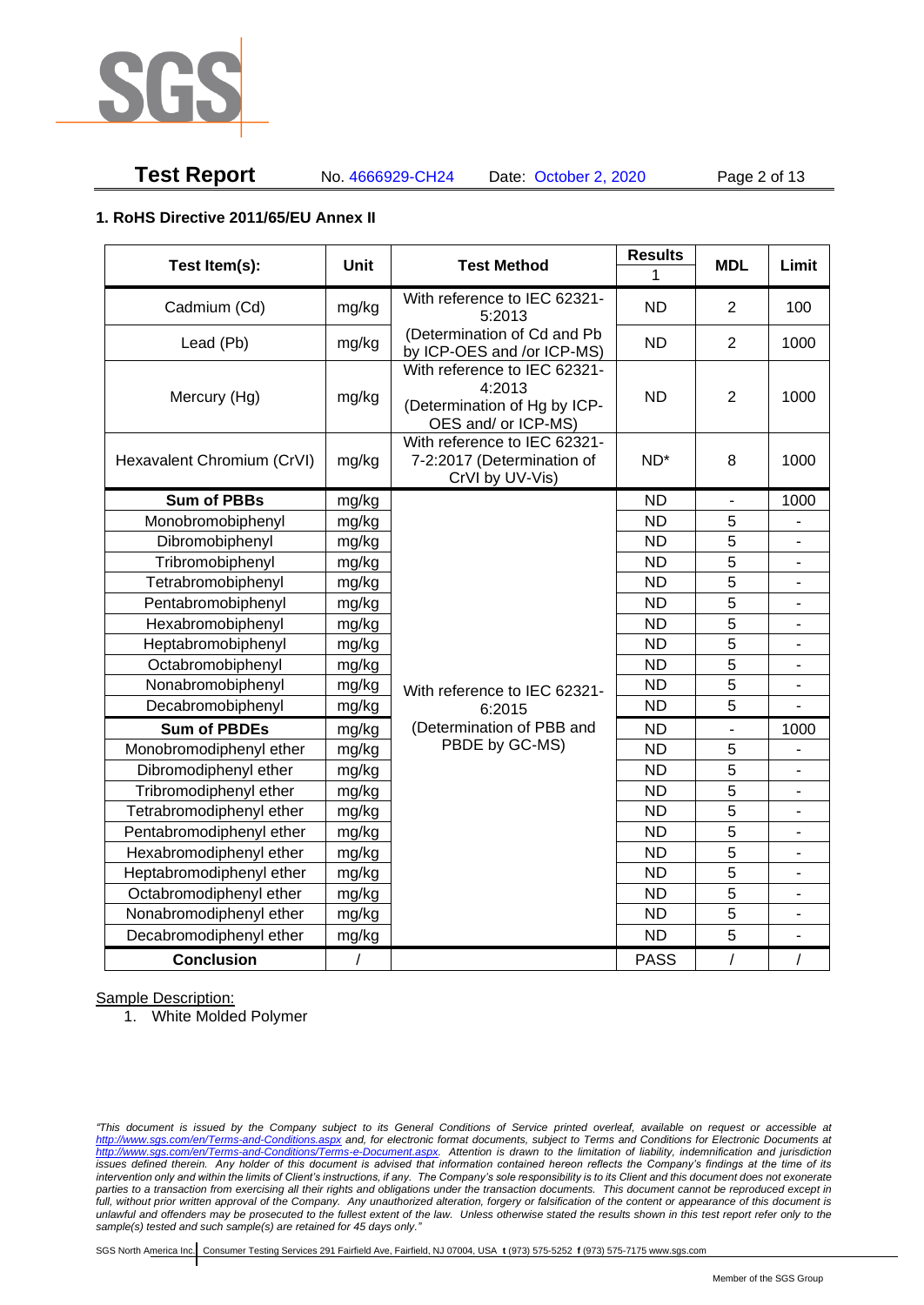

**Test Report** No. 4666929-CH24 Date: October 2, 2020 Page 3 of 13

Note :

- (a)  $mg/kg = ppm$ ;  $0.1wt% = 1000ppm$
- (b) ND= not detected
- (c) MDL = Method Detection Limit
- $(d) -$  = not regulated
- (e) \* = Total Chromium analysis by ICP-MS and/or ICP-OES was not detected in submitted sample. Therefore, Hexavalent Chromium determination using UV-Visible Spectroscopy was not performed.
- (f) IEC 62321 series is equivalent to EN 62321 series [http://www.cenelec.eu/dyn/www/f?p=104:30:1742232870351101::::FSP\\_ORG\\_ID,FSP\\_LANG\\_ID:](http://www.cenelec.eu/dyn/www/f?p=104:30:1742232870351101::::FSP_ORG_ID,FSP_LANG_ID:1258637,25) [1258637,25](http://www.cenelec.eu/dyn/www/f?p=104:30:1742232870351101::::FSP_ORG_ID,FSP_LANG_ID:1258637,25)

*"This document is issued by the Company subject to its General Conditions of Service printed overleaf, available on request or accessible at <http://www.sgs.com/en/Terms-and-Conditions.aspx> and, for electronic format documents, subject to Terms and Conditions for Electronic Documents at [http://www.sgs.com/en/Terms-and-Conditions/Terms-e-Document.aspx.](http://www.sgs.com/en/Terms-and-Conditions/Terms-e-Document.aspx) Attention is drawn to the limitation of liability, indemnification and jurisdiction issues defined therein. Any holder of this document is advised that information contained hereon reflects the Company's findings at the time of its intervention only and within the limits of Client's instructions, if any. The Company's sole responsibility is to its Client and this document does not exonerate parties to a transaction from exercising all their rights and obligations under the transaction documents. This document cannot be reproduced except in full, without prior written approval of the Company. Any unauthorized alteration, forgery or falsification of the content or appearance of this document is unlawful and offenders may be prosecuted to the fullest extent of the law. Unless otherwise stated the results shown in this test report refer only to the sample(s) tested and such sample(s) are retained for 45 days only."*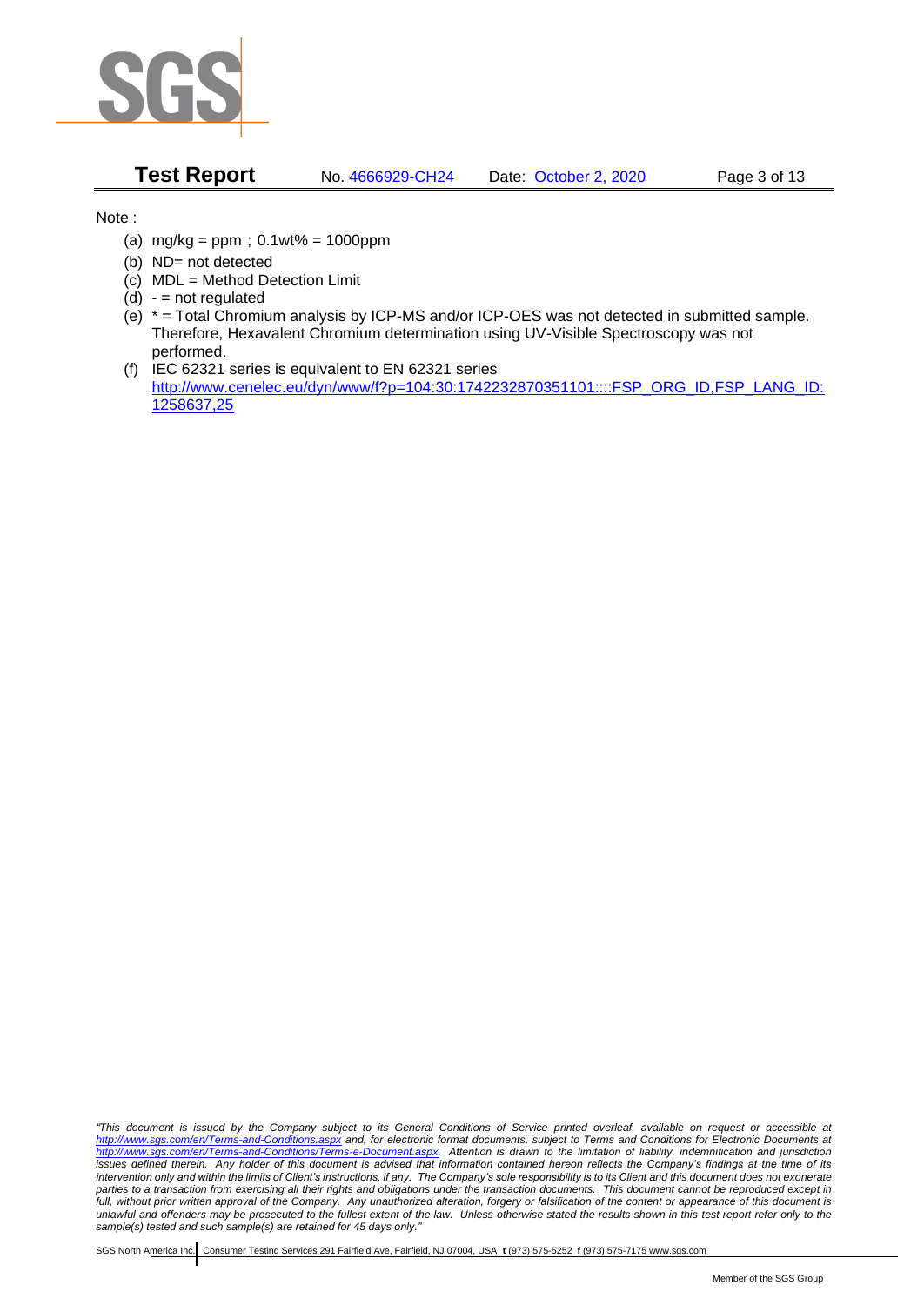

# **Test Report** No. 4666929-CH24 Date: October 2, 2020 Page 4 of 13

### **2. Directive (EU) 2015/863 of amending RoHS Directive 2011/65/EU**

|                                        | Unit  | <b>Test Method</b>                                     | <b>Results</b> | <b>MDL</b> | Limit |
|----------------------------------------|-------|--------------------------------------------------------|----------------|------------|-------|
| Test Item(s):                          |       |                                                        |                |            |       |
| Bis (2-ethylhexyl) Phthalate<br>(DEHP) | mg/kg | IEC 62321-8:2017                                       | ND             | 50         | 1000  |
| Butyl Benzyl Phthalate (BBP)           | mg/kg | (Determination of DEHP, BBP,<br>DBP and DIBP by GC-MS) | ND.            | 50         | 1000  |
| Dibutyl Phthalate (DBP)                | mg/kg |                                                        | ND.            | 50         | 1000  |
| Diisobutyl Phthalate (DIBP)            | mg/kg |                                                        | ND.            | 50         | 1000  |
| <b>Conclusion</b>                      |       |                                                        | <b>PASS</b>    |            |       |

#### Sample Description:

1. White Molded Polymer

Note :

- (a)  $mg/kg = ppm$ ;  $0.1wt% = 1000ppm$
- (b) ND= not detected
- (c) MDL = Method Detection Limit
- $(d) -$  = not regulated
- (e) IEC 62321 series is equivalent to EN 62321 series [http://www.cenelec.eu/dyn/www/f?p=104:30:1742232870351101::::FSP\\_ORG\\_ID,FSP\\_LANG\\_ID:](http://www.cenelec.eu/dyn/www/f?p=104:30:1742232870351101::::FSP_ORG_ID,FSP_LANG_ID:1258637,25) [1258637,25](http://www.cenelec.eu/dyn/www/f?p=104:30:1742232870351101::::FSP_ORG_ID,FSP_LANG_ID:1258637,25)

*"This document is issued by the Company subject to its General Conditions of Service printed overleaf, available on request or accessible at <http://www.sgs.com/en/Terms-and-Conditions.aspx> and, for electronic format documents, subject to Terms and Conditions for Electronic Documents at [http://www.sgs.com/en/Terms-and-Conditions/Terms-e-Document.aspx.](http://www.sgs.com/en/Terms-and-Conditions/Terms-e-Document.aspx) Attention is drawn to the limitation of liability, indemnification and jurisdiction issues defined therein. Any holder of this document is advised that information contained hereon reflects the Company's findings at the time of its intervention only and within the limits of Client's instructions, if any. The Company's sole responsibility is to its Client and this document does not exonerate parties to a transaction from exercising all their rights and obligations under the transaction documents. This document cannot be reproduced except in full, without prior written approval of the Company. Any unauthorized alteration, forgery or falsification of the content or appearance of this document is unlawful and offenders may be prosecuted to the fullest extent of the law. Unless otherwise stated the results shown in this test report refer only to the sample(s) tested and such sample(s) are retained for 45 days only."*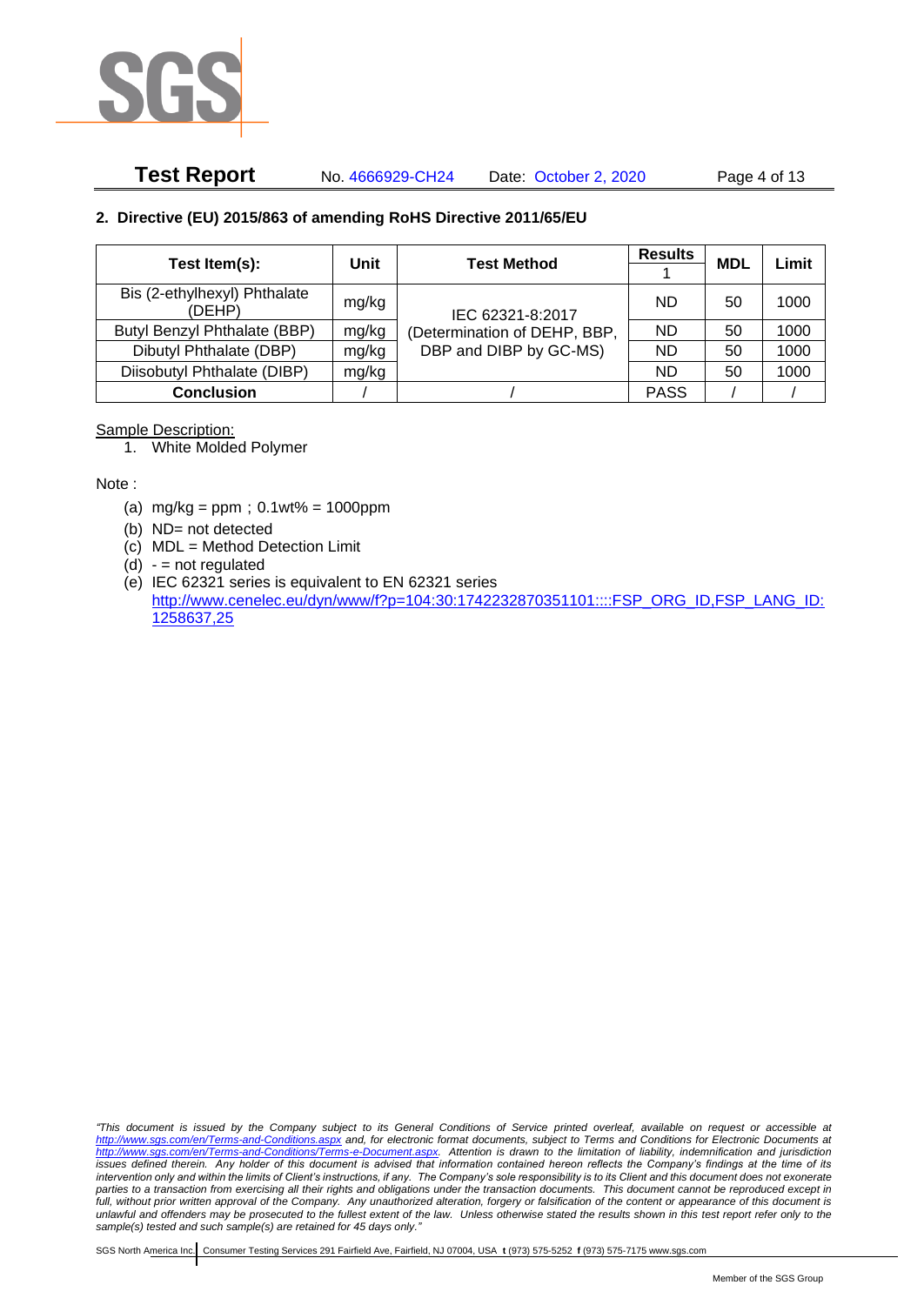

# **Test Report** No. 4666929-CH24 Date: October 2, 2020 Page 5 of 13

### **3. Halogen Content (Cl, Br, I, F) of the submitted sample(s) with reference to BS EN 14582:2016**

With reference to **BS EN 14582:2016** "Characterization of waste – Halogen and sulfur content – Oxygen Combustion in closed systems and determination methods". Analysis was performed by Ion Chromatography.

| <b>Test Items</b>                                  | Unit  | <b>Method</b><br><b>Detection</b><br>Limit |       |  |
|----------------------------------------------------|-------|--------------------------------------------|-------|--|
| Halogen - Chlorine (CI)<br>CAS # 007782-50-5       | mg/kg | 50                                         | ND    |  |
| Halogen - <b>Bromine</b> (Br)<br>CAS # 007726-95-6 | mg/kg | 50                                         | 27600 |  |
| Halogen – Fluorine $(F)$<br>CAS # 007782-41-4      | mg/kg | 50                                         | 686   |  |
| Halogen $-$ lodine (I)<br>CAS # 007553-56-2        | mg/kg | 50                                         | ND    |  |

Sample Description:

- 1. White Molded Polymer
- Note: 1. mg/kg = milligram per kilogram
	- 2.  $mg/kg = ppm$
	- 3.  $1\% = 10000$  mg/kg (ppm)
	- 4. ND = Not Detected

*"This document is issued by the Company subject to its General Conditions of Service printed overleaf, available on request or accessible at <http://www.sgs.com/en/Terms-and-Conditions.aspx> and, for electronic format documents, subject to Terms and Conditions for Electronic Documents at [http://www.sgs.com/en/Terms-and-Conditions/Terms-e-Document.aspx.](http://www.sgs.com/en/Terms-and-Conditions/Terms-e-Document.aspx) Attention is drawn to the limitation of liability, indemnification and jurisdiction issues defined therein. Any holder of this document is advised that information contained hereon reflects the Company's findings at the time of its intervention only and within the limits of Client's instructions, if any. The Company's sole responsibility is to its Client and this document does not exonerate parties to a transaction from exercising all their rights and obligations under the transaction documents. This document cannot be reproduced except in full, without prior written approval of the Company. Any unauthorized alteration, forgery or falsification of the content or appearance of this document is unlawful and offenders may be prosecuted to the fullest extent of the law. Unless otherwise stated the results shown in this test report refer only to the sample(s) tested and such sample(s) are retained for 45 days only."*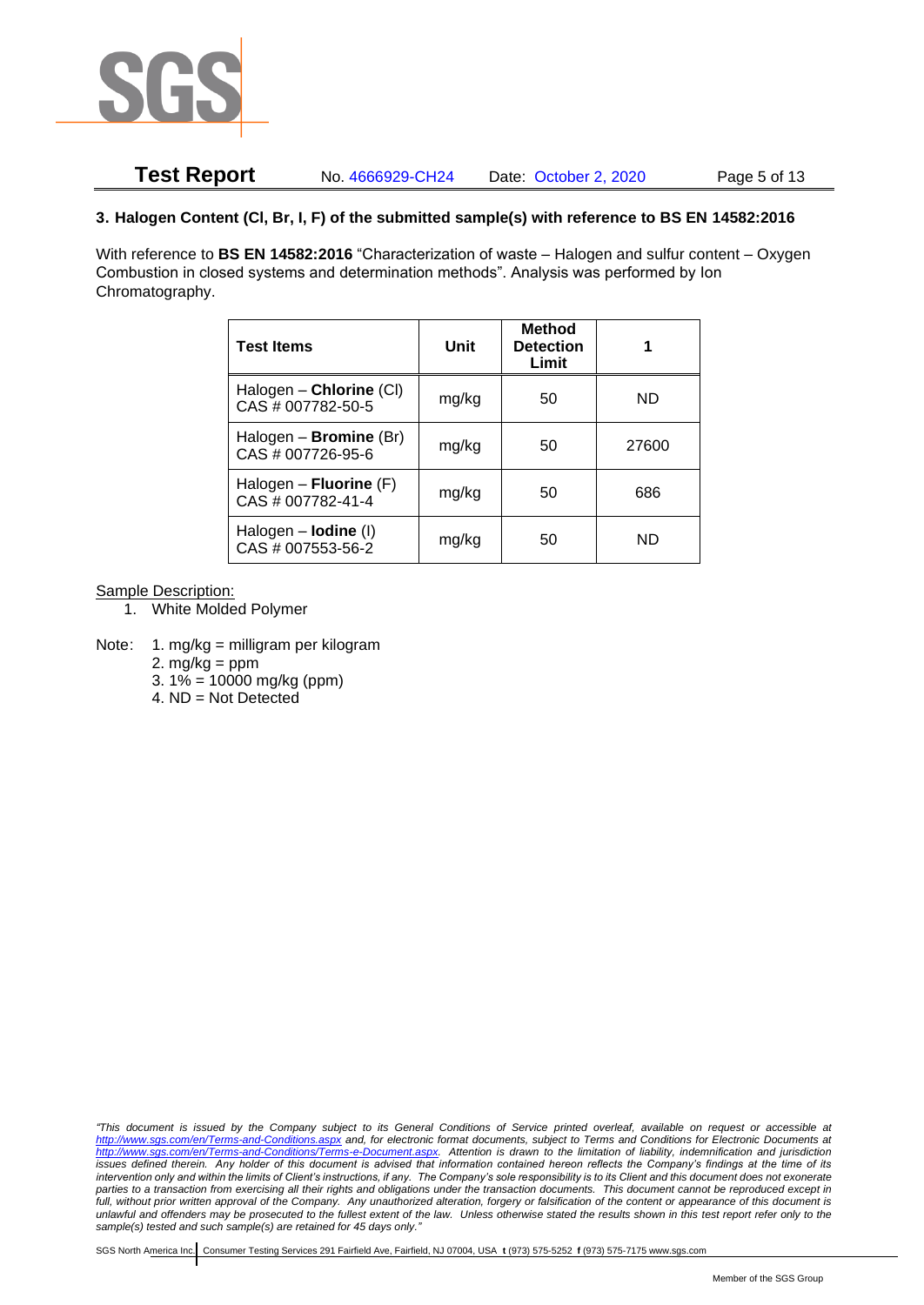

# **Test Report** No. 4666929-CH24 Date: October 2, 2020 Page 6 of 13

#### **4. European Regulation POPs (EU) 2020/784 amending to Regulation (EU) 2019/1021 - PFOA and its Salts, PFOA-Related Substances , PFOS and its Derivatives**

#### **Testing was done at an SGS Affiliate Laboratory:**

Test Method : With reference to CEN/TS15968:2010, analysis was performed by LC-MS or LC-MS/MS and GC-MS. (Decision Rule: please refer to appendix 1: Category 1)

| Test Item(s)                  | CAS_NO     | Limit | Unit  | MDL   | 017       |
|-------------------------------|------------|-------|-------|-------|-----------|
| Perfluorooctanoic acid (PFOA) |            | 0.025 | mg/kg | 0.010 | <b>ND</b> |
| and its salts+                |            |       |       |       |           |
| PFOA-related substances       |            | 1     | mg/kg |       | ND        |
| 1H, 1H, 2H, 2H-Perfluoro-1-   | 39108-34-4 |       | mg/kg | 1     | ND        |
| decanol (8:2 FTS)             |            |       |       |       |           |
| Methyl perfluorooctanoate     | 376-27-2   |       | mg/kg | 1     | <b>ND</b> |
| (Me-PFOA)                     |            |       |       |       |           |
| Ethyl perfluorooctanoate      | 3108-24-5  |       | mg/kg | 1     | <b>ND</b> |
| (Et-PFOA)                     |            |       |       |       |           |
| 1H, 1H, 2H, 2H-Perfluoro-1-   | 678-39-7   |       | mg/kg | 1     | <b>ND</b> |
| decanol (8:2 FTOH)            |            |       |       |       |           |
| 1H, 1H, 2H, 2H-Perfluorodecyl | 27905-45-9 |       | mg/kg | 1     | <b>ND</b> |
| acrylate (8:2 FTA)            |            |       |       |       |           |
| 1H, 1H, 2H, 2H-Perfluorodecyl | 1996-88-9  |       | mg/kg | 1     | <b>ND</b> |
| methacrylate (8:2 FTMA)       |            |       |       |       |           |
| Perfluoro-1-iodooctane (PFOI) | 507-63-1   |       | mg/kg | 1     | <b>ND</b> |
| Perfluorooctane sulfonates    |            | 1,000 | mg/kg |       | <b>ND</b> |
| (PFOS) and its derivatives    |            |       |       |       |           |
| Perfluorooctane sulfonates    | 1763-23-1  |       | mg/kg | 1     | <b>ND</b> |
| (PFOS)^                       |            |       |       |       |           |
| N-ethylperfluoro-1-           | 4151-50-2  |       | mg/kg | 1     | <b>ND</b> |
| octanesulfonamide (EtFOSA)    |            |       |       |       |           |

*<sup>&</sup>quot;This document is issued by the Company subject to its General Conditions of Service printed overleaf, available on request or accessible at <http://www.sgs.com/en/Terms-and-Conditions.aspx> and, for electronic format documents, subject to Terms and Conditions for Electronic Documents at [http://www.sgs.com/en/Terms-and-Conditions/Terms-e-Document.aspx.](http://www.sgs.com/en/Terms-and-Conditions/Terms-e-Document.aspx) Attention is drawn to the limitation of liability, indemnification and jurisdiction issues defined therein. Any holder of this document is advised that information contained hereon reflects the Company's findings at the time of its intervention only and within the limits of Client's instructions, if any. The Company's sole responsibility is to its Client and this document does not exonerate parties to a transaction from exercising all their rights and obligations under the transaction documents. This document cannot be reproduced except in full, without prior written approval of the Company. Any unauthorized alteration, forgery or falsification of the content or appearance of this document is unlawful and offenders may be prosecuted to the fullest extent of the law. Unless otherwise stated the results shown in this test report refer only to the sample(s) tested and such sample(s) are retained for 45 days only."*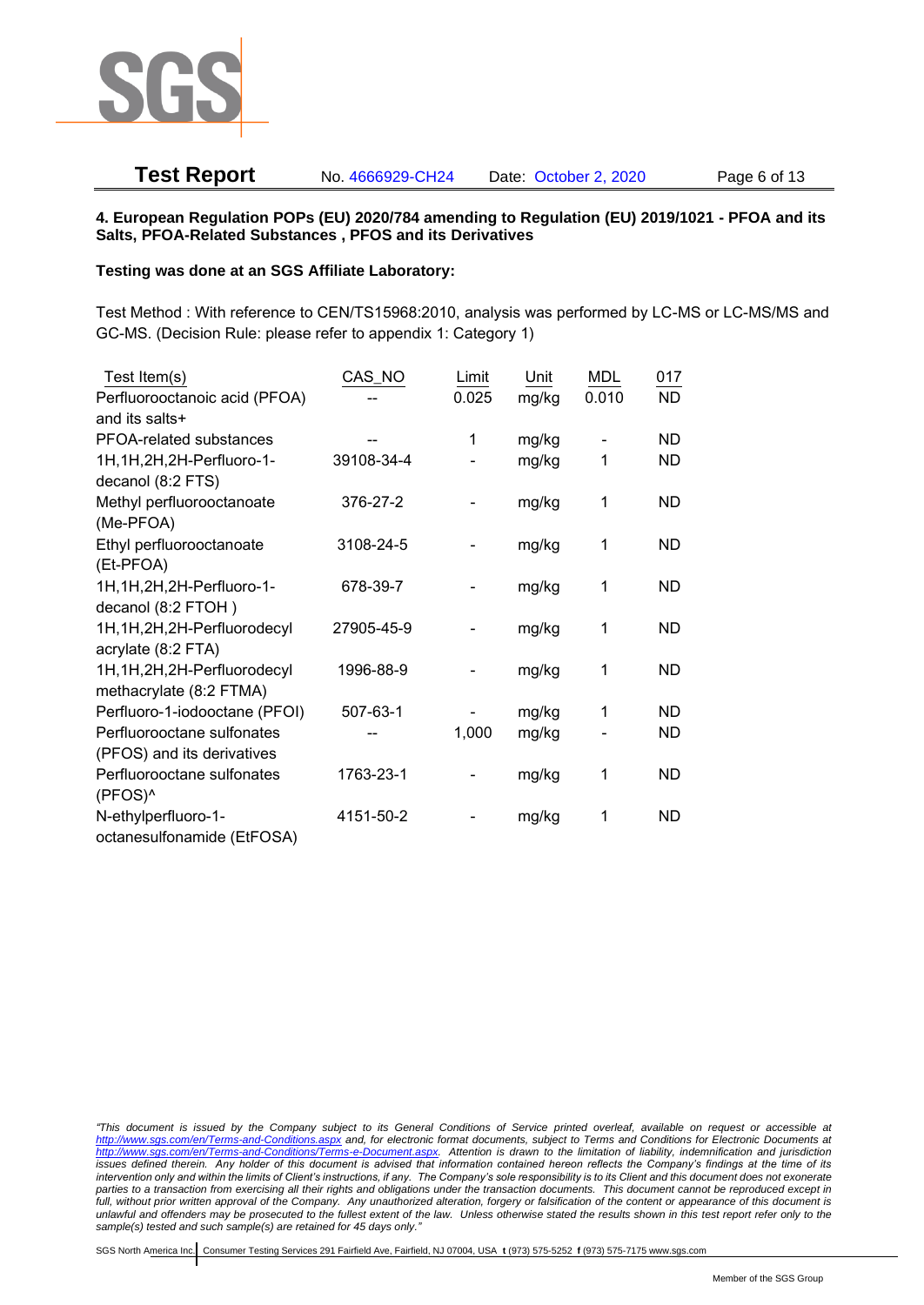

| <b>Test Report</b>             | No. 4666929-CH24 |                              | Date: October 2, 2020 |     |             | Page 7 of 13 |
|--------------------------------|------------------|------------------------------|-----------------------|-----|-------------|--------------|
|                                |                  |                              |                       |     |             |              |
| Test Item(s)                   | CAS_NO           | Limit                        | Unit                  | MDL | 017         |              |
| N-methylperfluoro-1-           | 31506-32-8       |                              | mg/kg                 | 1   | <b>ND</b>   |              |
| octanesulfonamide (MeFOSA)     |                  |                              |                       |     |             |              |
| 2-(N-ethylperfluoro-1-         | 1691-99-2        | -                            | mg/kg                 | 1   | <b>ND</b>   |              |
| octanesulfonamido)-ethanol     |                  |                              |                       |     |             |              |
| (EtFOSE)                       |                  |                              |                       |     |             |              |
| 2-(N-methylperfluoro-          | 24448-09-7       | $\qquad \qquad \blacksquare$ | mg/kg                 | 1   | <b>ND</b>   |              |
| 1-octanesulfonamido) - ethanol |                  |                              |                       |     |             |              |
| (MeFOSE)                       |                  |                              |                       |     |             |              |
| Perfluorooctane sulfonamide    | 754-91-6         |                              | mg/kg                 | 1   | <b>ND</b>   |              |
| (PFOSA)                        |                  |                              |                       |     |             |              |
| Conclusion                     |                  |                              |                       |     | <b>PASS</b> |              |

Test Part Description :

| Specimen | SGS Sample ID    | <b>Description</b> |
|----------|------------------|--------------------|
| No.      |                  |                    |
|          | HKT20-032872.017 | White plastic      |

Remarks :

 $(1)$  1 mg/kg = 1 ppm = 0.0001%

(2) MDL = Method Detection Limit

(3) ND = Not Detected ( < MDL )

(4) "-" = Not Regulated

## Notes :

(1) + PFOA refer to its salts including PFOA-Na (CAS No.: 335-95-5), PFOA-K (CAS No.: 2395-00-8), PFOA-Ag (CAS No.: 335-93-3), PFOA-F (CAS No.: 335-66-0) and APFO (CAS No.: 3825-26-1);

(2) ^ PFOS refer to its derivatives including PFOS-K (CAS No.: 2795-39-3), PFOS-Li (CAS No.: 29457-72-5), PFOS-NH4 (CAS No.: 29081-56-9), PFOS-NH(OH)2 (CAS No.: 70225-14-8), PFOS-N(C2H5)4 (CAS No.: 56773-42-3), PFOS-DDA(CAS No.:251099-16-8) and POSF (CAS No.: 307-35-7)

*"This document is issued by the Company subject to its General Conditions of Service printed overleaf, available on request or accessible at <http://www.sgs.com/en/Terms-and-Conditions.aspx> and, for electronic format documents, subject to Terms and Conditions for Electronic Documents at [http://www.sgs.com/en/Terms-and-Conditions/Terms-e-Document.aspx.](http://www.sgs.com/en/Terms-and-Conditions/Terms-e-Document.aspx) Attention is drawn to the limitation of liability, indemnification and jurisdiction issues defined therein. Any holder of this document is advised that information contained hereon reflects the Company's findings at the time of its intervention only and within the limits of Client's instructions, if any. The Company's sole responsibility is to its Client and this document does not exonerate parties to a transaction from exercising all their rights and obligations under the transaction documents. This document cannot be reproduced except in full, without prior written approval of the Company. Any unauthorized alteration, forgery or falsification of the content or appearance of this document is unlawful and offenders may be prosecuted to the fullest extent of the law. Unless otherwise stated the results shown in this test report refer only to the sample(s) tested and such sample(s) are retained for 45 days only."*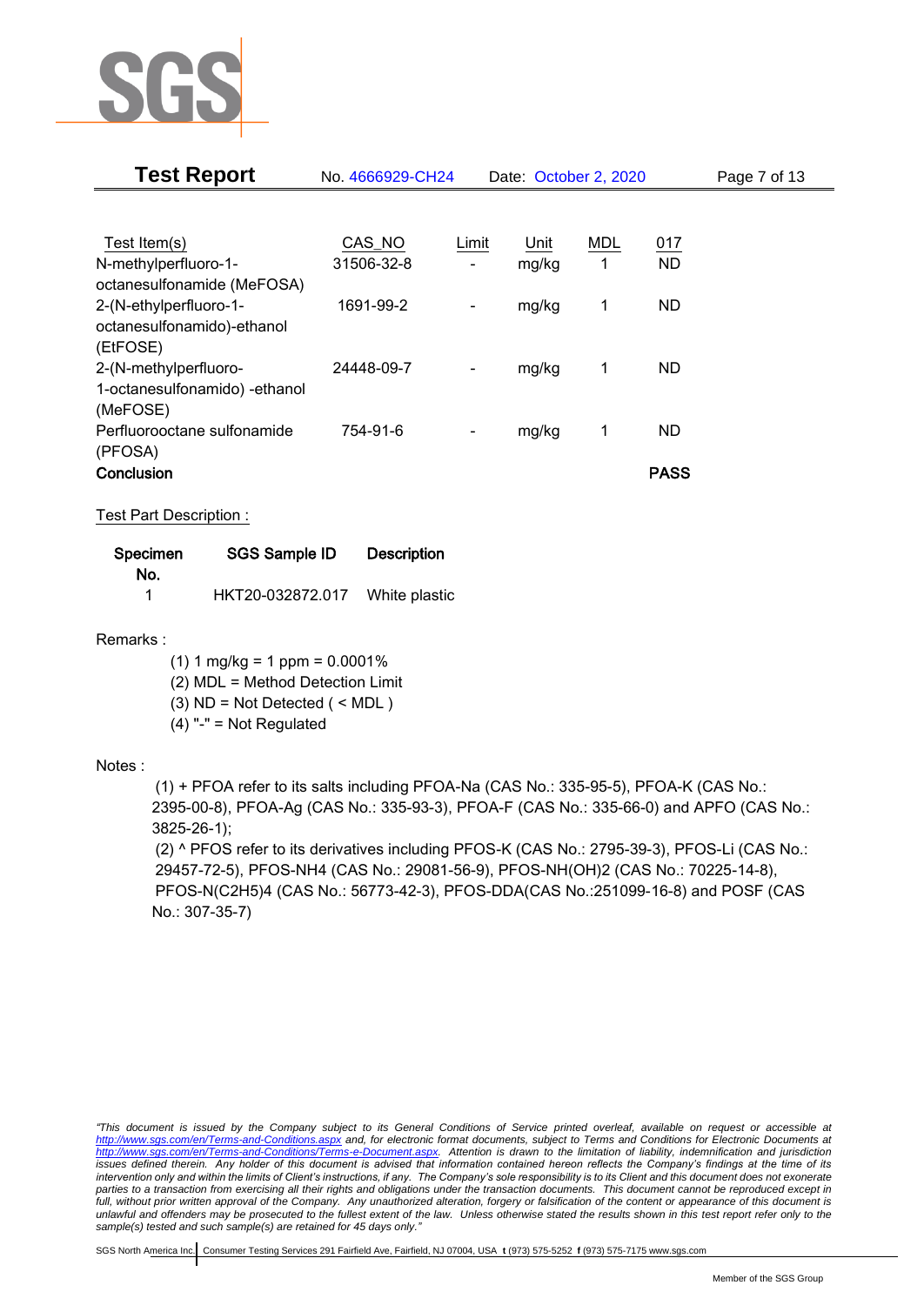

**Test Report** No. 4666929-CH24 Date: October 2, 2020 Page 8 of 13

# **Appendix 1**

| Category       | Decision Rule Statement                                                                                                                                                                                                                                                                                                                                                                                                                                                                                                                                                                                                                                                                                                                                                                                                                                                                                                                                                                                                                                                                                                                                                                                                                                                                                                                                                                                                                    |  |  |  |  |  |
|----------------|--------------------------------------------------------------------------------------------------------------------------------------------------------------------------------------------------------------------------------------------------------------------------------------------------------------------------------------------------------------------------------------------------------------------------------------------------------------------------------------------------------------------------------------------------------------------------------------------------------------------------------------------------------------------------------------------------------------------------------------------------------------------------------------------------------------------------------------------------------------------------------------------------------------------------------------------------------------------------------------------------------------------------------------------------------------------------------------------------------------------------------------------------------------------------------------------------------------------------------------------------------------------------------------------------------------------------------------------------------------------------------------------------------------------------------------------|--|--|--|--|--|
| 1.             | The decision rule for conformity reporting is based on the non-binary statement with guard band (is<br>equal to the expanded measurement uncertainty with a 95% coverage probability, w = U95) in<br>ILAC-G8:09/2019 Clause 4.2.3.<br>"Pass - the measured value is within (or below / above) the acceptance limit, where the<br>А.<br>acceptance limit is below / above to the quard band," or "Pass - The measured values were<br>observed in tolerance at the points tested. The specific false accept risk is up to 2.5%.".<br>В.<br>"Conditional Pass - The measured values were observed in tolerance at the points tested.<br>However, a portion of the expanded measurement uncertainty intervals about one or more<br>measured values exceeded / out of tolerance. When the measured result is close to the<br>tolerance, the specific false accept risk is up to 50%.".<br>C.<br>"Conditional Fail - One or more measured values were observed out of tolerance at the<br>points tested. However, a portion of the expanded measurement uncertainty intervals about<br>one or more measured values were in tolerance. When the measured result is close to the<br>tolerance, the specific false reject risk is up to 50%.".<br>"Fail - the measured value is out of (or below / above) the tolerance limit added / subtracted<br>D.<br>to the quard band," or "Fail - One or more measured values were observed out of tolerance |  |  |  |  |  |
| $\overline{2}$ | at the points tested". The specific false reject risk is up to 2.5%.<br>The decision rule for conformity reporting is based on BS EN 1811:2011+A1:2015: Reference test<br>method for release of nickel from all post assemblies which are inserted into pierced parts of the<br>human body and articles intended to come into direct and prolonged contact with the skin in<br>Section 9.2 interpretation of results.                                                                                                                                                                                                                                                                                                                                                                                                                                                                                                                                                                                                                                                                                                                                                                                                                                                                                                                                                                                                                      |  |  |  |  |  |
| $\overline{3}$ | The decision rule for conformity reporting is based on the general consideration of simple<br>acceptance as stated in ISO/IEC Guide 98-3: "Uncertainty of measurement - Part 3: Guide to the<br>expression of uncertainty in measurement (GUM 1995)", and more specifically for analytical<br>measurements to the EURACHEM/CITAC Guide 2012 "Quantifying Uncertainty in Analytical<br>Measurement *                                                                                                                                                                                                                                                                                                                                                                                                                                                                                                                                                                                                                                                                                                                                                                                                                                                                                                                                                                                                                                        |  |  |  |  |  |
| 4              | The decision rule for conformity reporting is according to the IEC 62321-7-1 Edition 1.0 2015-09<br>Section 7: Table 1-(comparison to standard and interpretation of result)                                                                                                                                                                                                                                                                                                                                                                                                                                                                                                                                                                                                                                                                                                                                                                                                                                                                                                                                                                                                                                                                                                                                                                                                                                                               |  |  |  |  |  |
| 5              | The decision rule for conformity reporting is according to the IEC 62321-3-1 Edition 1.0 2013-06<br>Annex A.3 interpretation of result.                                                                                                                                                                                                                                                                                                                                                                                                                                                                                                                                                                                                                                                                                                                                                                                                                                                                                                                                                                                                                                                                                                                                                                                                                                                                                                    |  |  |  |  |  |
| 6              | The decision rule for conformity reporting is according to the GB/T 26125-2011 Annex A to H                                                                                                                                                                                                                                                                                                                                                                                                                                                                                                                                                                                                                                                                                                                                                                                                                                                                                                                                                                                                                                                                                                                                                                                                                                                                                                                                                |  |  |  |  |  |
| 7              | The decision rule for conformity reporting is according to the requested specification or standard<br>(ASTM F963-17 section 4.3.5)                                                                                                                                                                                                                                                                                                                                                                                                                                                                                                                                                                                                                                                                                                                                                                                                                                                                                                                                                                                                                                                                                                                                                                                                                                                                                                         |  |  |  |  |  |
| 8              | The decision rule for conformity reporting is according to the requested specification or standard<br>(AS/NZS ISO 8124 Part 3 section 4.2)                                                                                                                                                                                                                                                                                                                                                                                                                                                                                                                                                                                                                                                                                                                                                                                                                                                                                                                                                                                                                                                                                                                                                                                                                                                                                                 |  |  |  |  |  |
| Remark         | If the decision rule is not feasible to be used and the uncertainty of the result is able to be provided,<br>the uncertainty range of the result will be shown in the report. Otherwise, only result will be shown<br>in the report.                                                                                                                                                                                                                                                                                                                                                                                                                                                                                                                                                                                                                                                                                                                                                                                                                                                                                                                                                                                                                                                                                                                                                                                                       |  |  |  |  |  |

*<sup>&</sup>quot;This document is issued by the Company subject to its General Conditions of Service printed overleaf, available on request or accessible at <http://www.sgs.com/en/Terms-and-Conditions.aspx> and, for electronic format documents, subject to Terms and Conditions for Electronic Documents at [http://www.sgs.com/en/Terms-and-Conditions/Terms-e-Document.aspx.](http://www.sgs.com/en/Terms-and-Conditions/Terms-e-Document.aspx) Attention is drawn to the limitation of liability, indemnification and jurisdiction issues defined therein. Any holder of this document is advised that information contained hereon reflects the Company's findings at the time of its intervention only and within the limits of Client's instructions, if any. The Company's sole responsibility is to its Client and this document does not exonerate parties to a transaction from exercising all their rights and obligations under the transaction documents. This document cannot be reproduced except in full, without prior written approval of the Company. Any unauthorized alteration, forgery or falsification of the content or appearance of this document is unlawful and offenders may be prosecuted to the fullest extent of the law. Unless otherwise stated the results shown in this test report refer only to the sample(s) tested and such sample(s) are retained for 45 days only."*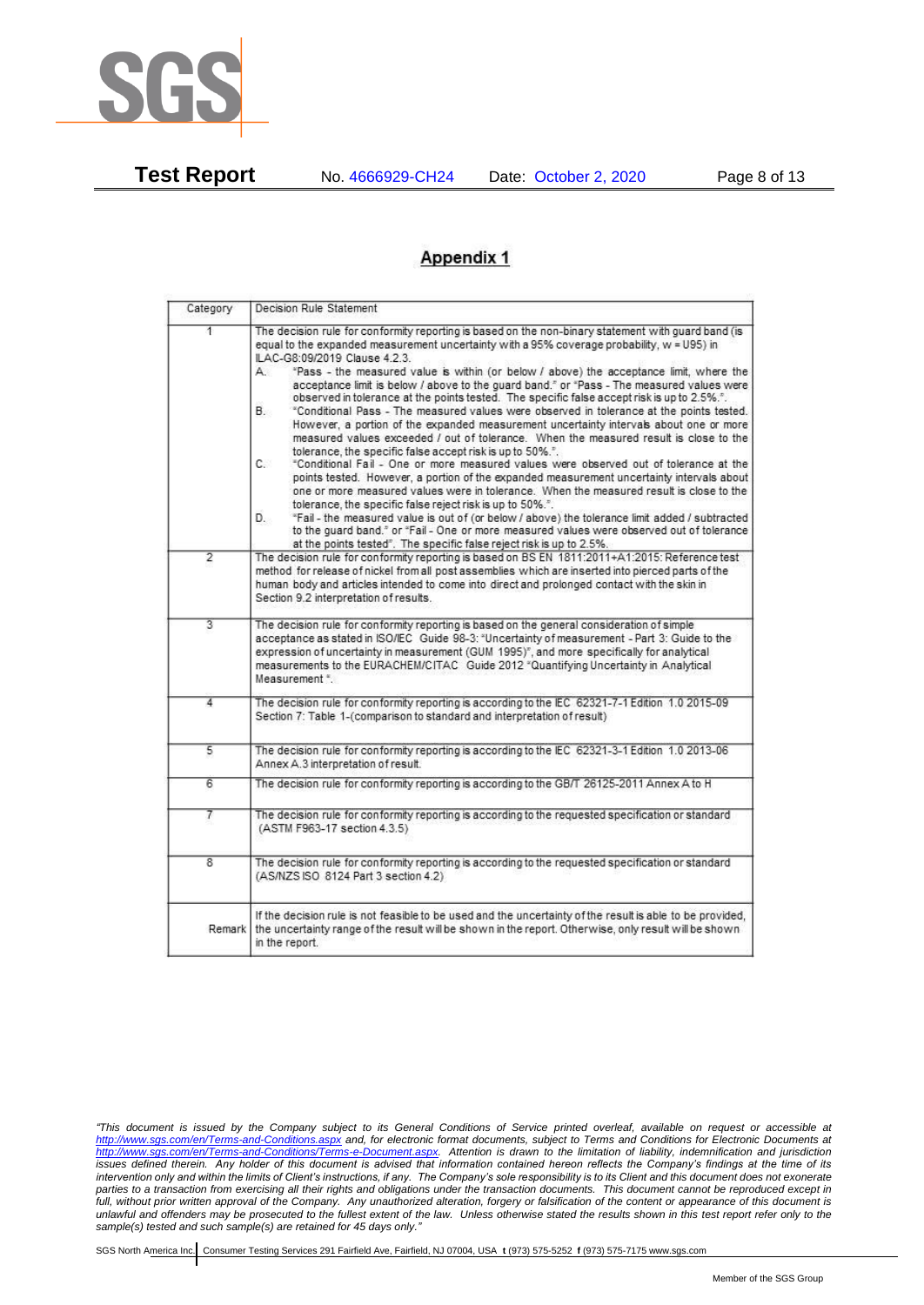

# **Test Report** No. 4666929-CH24 Date: October 2, 2020 Page 9 of 13

**Flowchart for ROHS Testing:**



- Note : 1. The Cd, Pb, Hg contents test on polymeric samples were dissolved totally by preconditioning method according to above flow chart.
	- 2.  $Cr<sup>6+</sup>$  is performed only when total Cr is detected

*<sup>&</sup>quot;This document is issued by the Company subject to its General Conditions of Service printed overleaf, available on request or accessible at <http://www.sgs.com/en/Terms-and-Conditions.aspx> and, for electronic format documents, subject to Terms and Conditions for Electronic Documents at [http://www.sgs.com/en/Terms-and-Conditions/Terms-e-Document.aspx.](http://www.sgs.com/en/Terms-and-Conditions/Terms-e-Document.aspx) Attention is drawn to the limitation of liability, indemnification and jurisdiction issues defined therein. Any holder of this document is advised that information contained hereon reflects the Company's findings at the time of its intervention only and within the limits of Client's instructions, if any. The Company's sole responsibility is to its Client and this document does not exonerate parties to a transaction from exercising all their rights and obligations under the transaction documents. This document cannot be reproduced except in full, without prior written approval of the Company. Any unauthorized alteration, forgery or falsification of the content or appearance of this document is unlawful and offenders may be prosecuted to the fullest extent of the law. Unless otherwise stated the results shown in this test report refer only to the sample(s) tested and such sample(s) are retained for 45 days only."*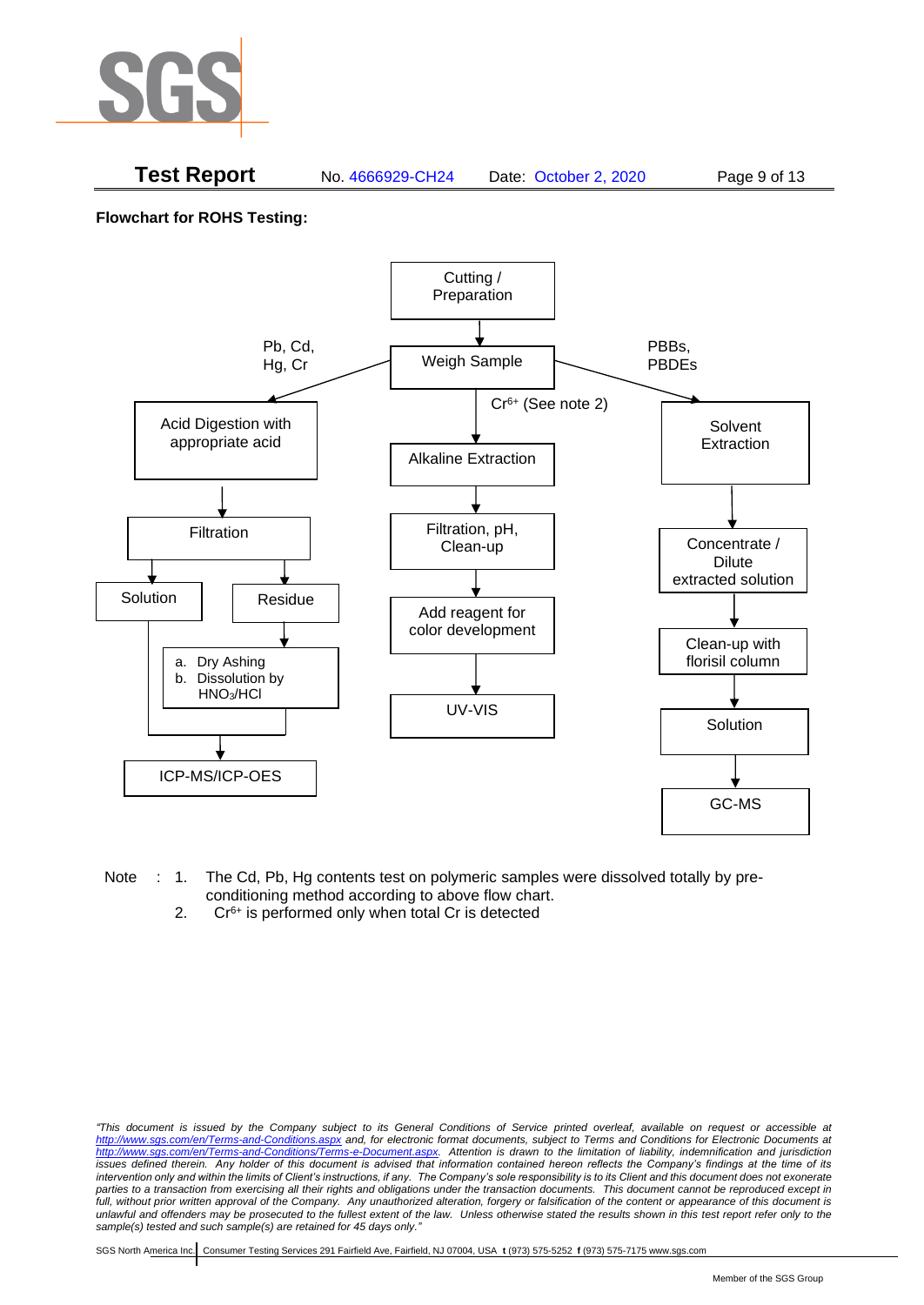

# **Test Report** No. 4666929-CH24 Date: October 2, 2020 Page 10 of 13

#### **Flowchart for Phthalates**



*<sup>&</sup>quot;This document is issued by the Company subject to its General Conditions of Service printed overleaf, available on request or accessible at <http://www.sgs.com/en/Terms-and-Conditions.aspx> and, for electronic format documents, subject to Terms and Conditions for Electronic Documents at [http://www.sgs.com/en/Terms-and-Conditions/Terms-e-Document.aspx.](http://www.sgs.com/en/Terms-and-Conditions/Terms-e-Document.aspx) Attention is drawn to the limitation of liability, indemnification and jurisdiction issues defined therein. Any holder of this document is advised that information contained hereon reflects the Company's findings at the time of its intervention only and within the limits of Client's instructions, if any. The Company's sole responsibility is to its Client and this document does not exonerate parties to a transaction from exercising all their rights and obligations under the transaction documents. This document cannot be reproduced except in full, without prior written approval of the Company. Any unauthorized alteration, forgery or falsification of the content or appearance of this document is unlawful and offenders may be prosecuted to the fullest extent of the law. Unless otherwise stated the results shown in this test report refer only to the sample(s) tested and such sample(s) are retained for 45 days only."*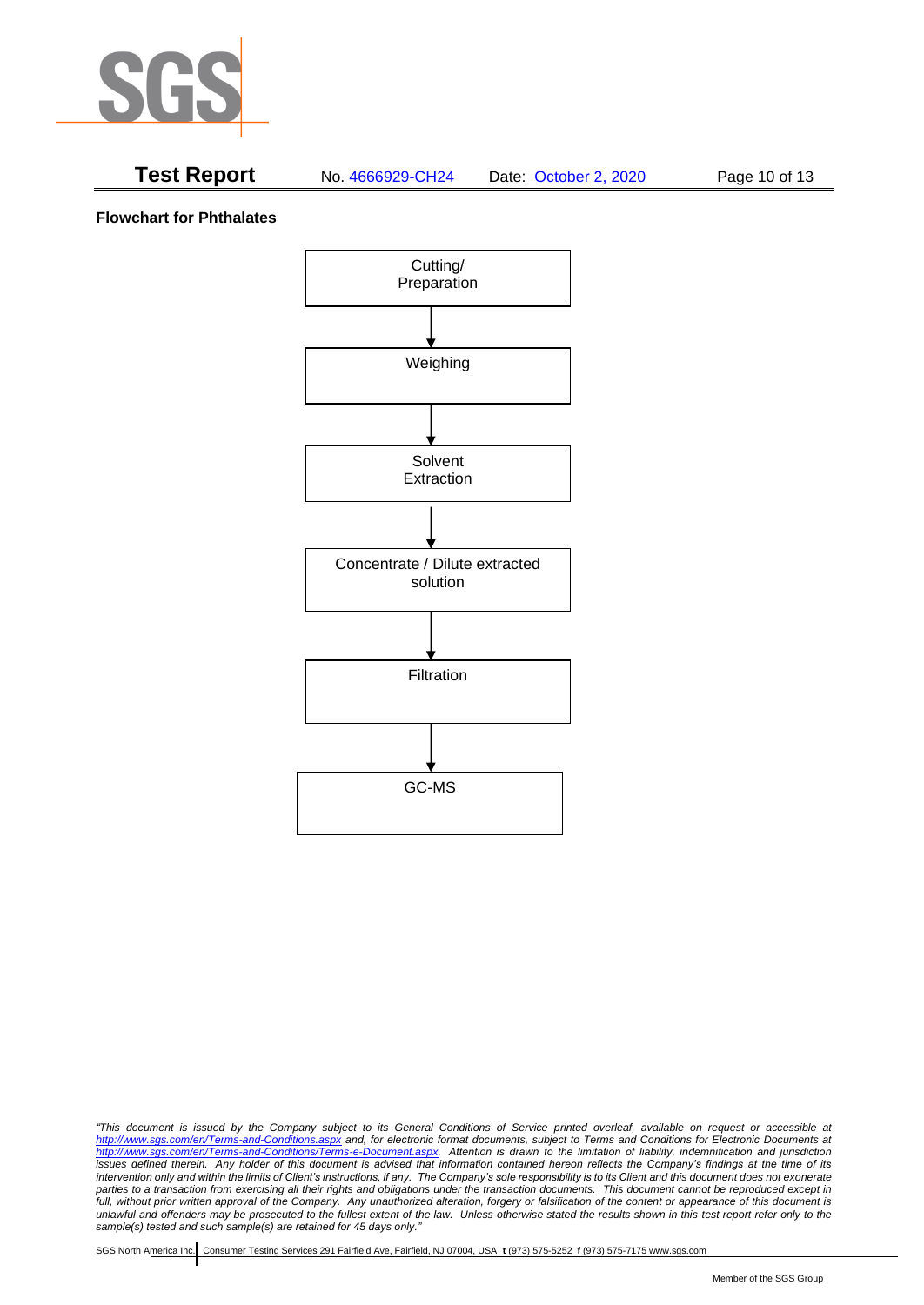

# **Test Report** No. 4666929-CH24 Date: October 2, 2020 Page 11 of 13

**Halogen Testing Flow Chart**



*"This document is issued by the Company subject to its General Conditions of Service printed overleaf, available on request or accessible at <http://www.sgs.com/en/Terms-and-Conditions.aspx> and, for electronic format documents, subject to Terms and Conditions for Electronic Documents at [http://www.sgs.com/en/Terms-and-Conditions/Terms-e-Document.aspx.](http://www.sgs.com/en/Terms-and-Conditions/Terms-e-Document.aspx) Attention is drawn to the limitation of liability, indemnification and jurisdiction issues defined therein. Any holder of this document is advised that information contained hereon reflects the Company's findings at the time of its intervention only and within the limits of Client's instructions, if any. The Company's sole responsibility is to its Client and this document does not exonerate parties to a transaction from exercising all their rights and obligations under the transaction documents. This document cannot be reproduced except in full, without prior written approval of the Company. Any unauthorized alteration, forgery or falsification of the content or appearance of this document is unlawful and offenders may be prosecuted to the fullest extent of the law. Unless otherwise stated the results shown in this test report refer only to the sample(s) tested and such sample(s) are retained for 45 days only."*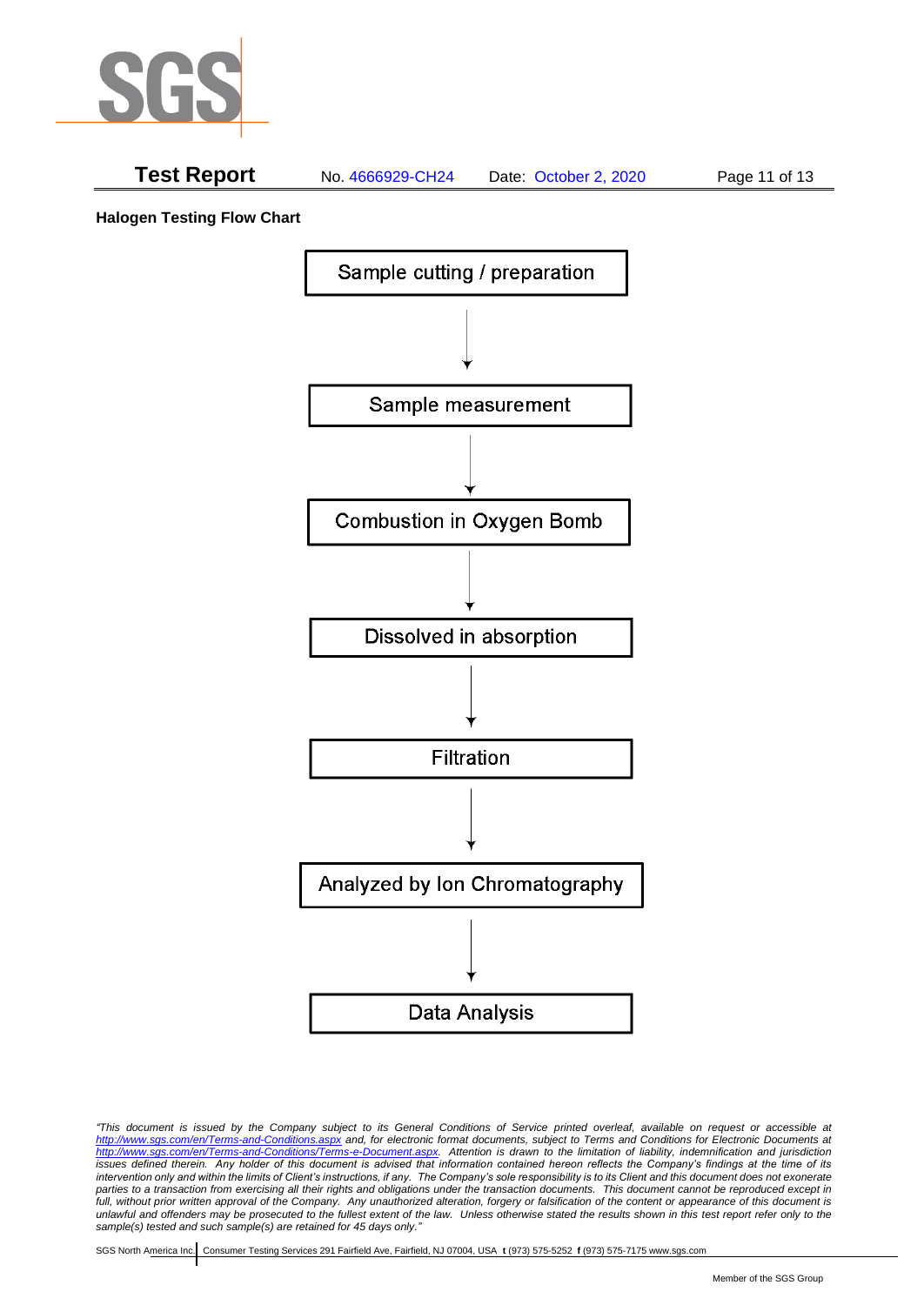

**PFOS/PFOA Testing Flow Chart**



*<sup>&</sup>quot;This document is issued by the Company subject to its General Conditions of Service printed overleaf, available on request or accessible at <http://www.sgs.com/en/Terms-and-Conditions.aspx> and, for electronic format documents, subject to Terms and Conditions for Electronic Documents at [http://www.sgs.com/en/Terms-and-Conditions/Terms-e-Document.aspx.](http://www.sgs.com/en/Terms-and-Conditions/Terms-e-Document.aspx) Attention is drawn to the limitation of liability, indemnification and jurisdiction issues defined therein. Any holder of this document is advised that information contained hereon reflects the Company's findings at the time of its intervention only and within the limits of Client's instructions, if any. The Company's sole responsibility is to its Client and this document does not exonerate parties to a transaction from exercising all their rights and obligations under the transaction documents. This document cannot be reproduced except in full, without prior written approval of the Company. Any unauthorized alteration, forgery or falsification of the content or appearance of this document is unlawful and offenders may be prosecuted to the fullest extent of the law. Unless otherwise stated the results shown in this test report refer only to the sample(s) tested and such sample(s) are retained for 45 days only."*